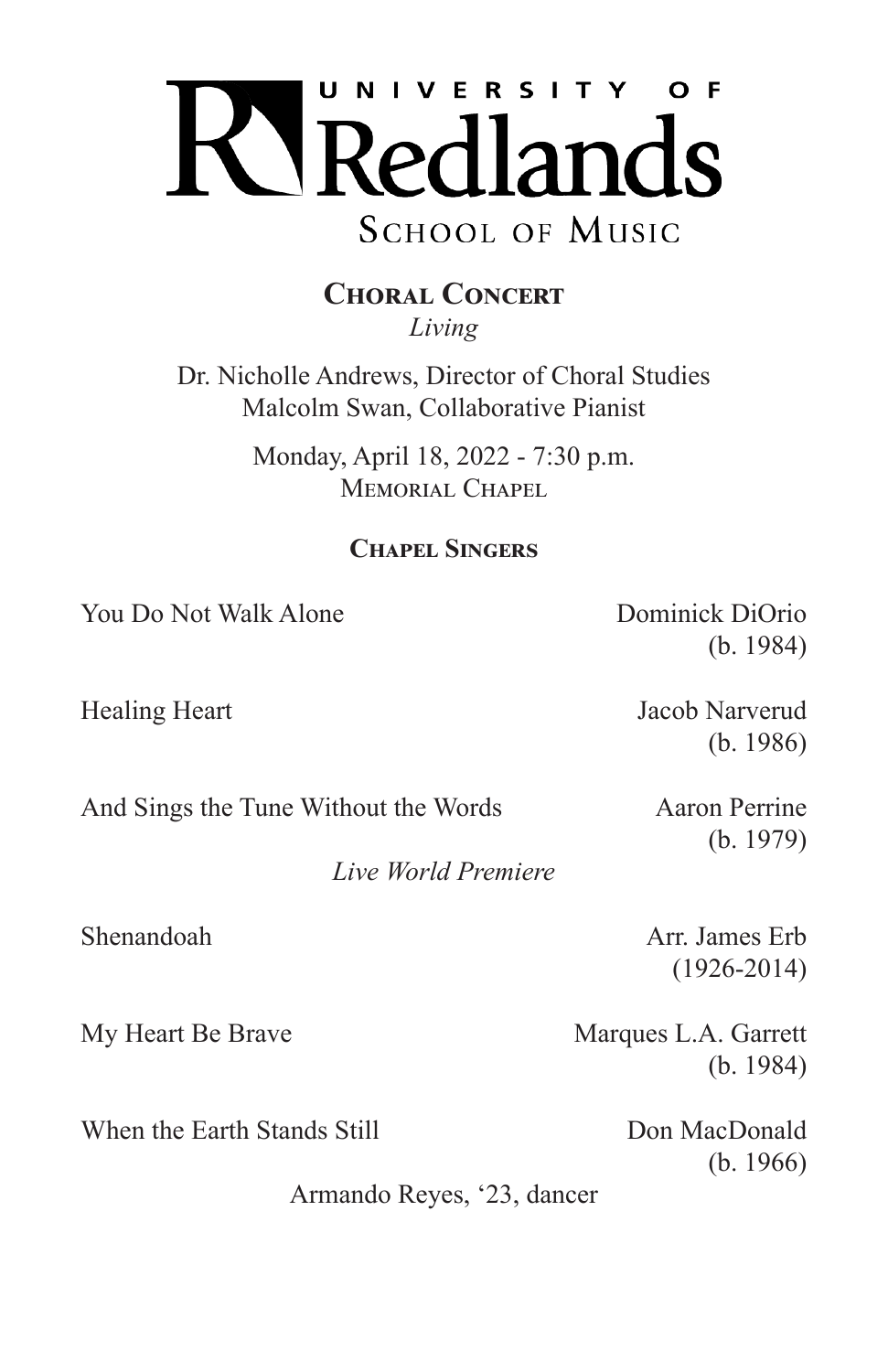## **University Choir**

Hold On Arr. Victor C. Johnson (b. 1978)

### **SSAA Ensemble**

Miss Jane Austen **Eleanor Daley** from *Three Poems from the Parlour* (b. 1955) Jamison Stevens '22, student conductor

### **TTBB Ensemble**

The Parting Glass Sarah Quartel

(b. 1982)

Connor Licharz '20, '22, student conductor

## **University Choir & Chapel Singers**

I Dream A World Andre Thomas

(b. 1952)

When Thunder Comes **Mari** Esabel Valverde (b. 1987) Matthew Tashima '24, Aiden Conley '24, Emily Roper '22

Composer Diversity Information Female Composers – 27% Male Composers – 73% BIPOC Composers – 36% LGBTQ+ Composers – 18% Living Composers – 91%

The Institute for Composer Diversity recommends the following: 25-35% works by Living Composers 15-25% - works by composers from underrepresented racial, ethnic or cultural heritages *There should be overlaps between these categories.*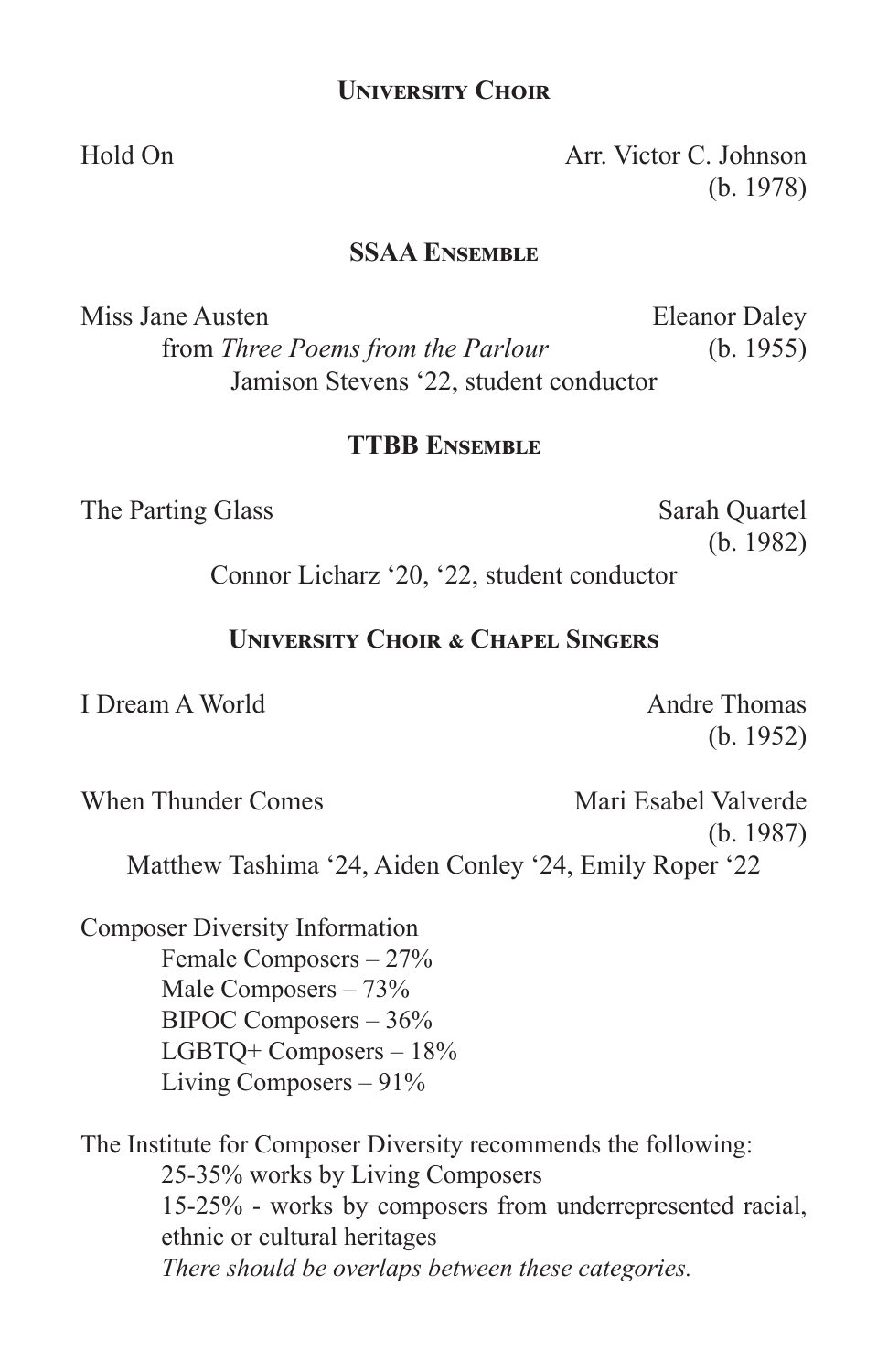# **Texts and Translations**

## **You Do Not Walk Alone** Dominick DiOrio

May you see the light on the path ahead When the road you walk is dark. May you always hear, E'en in your hour of sorrow; The gentle singing of the lark.

When times are hard may hardness Never turn your hear to stone, May you always remembers When the shadows fall – You do not walk alone.

Here, time is moving In quiet breaths and In the long, slow turn of seasons.

Here, the pain of love's arrow, Once scarlet, Fades to memory.

Here, the sigh of tides And fall's surrender into snow Mark a white forgetting.

Here, layers of wonder And the heart's gentle song Call us out again Into the morning Into the light.

Healing Heart Jacob Narverud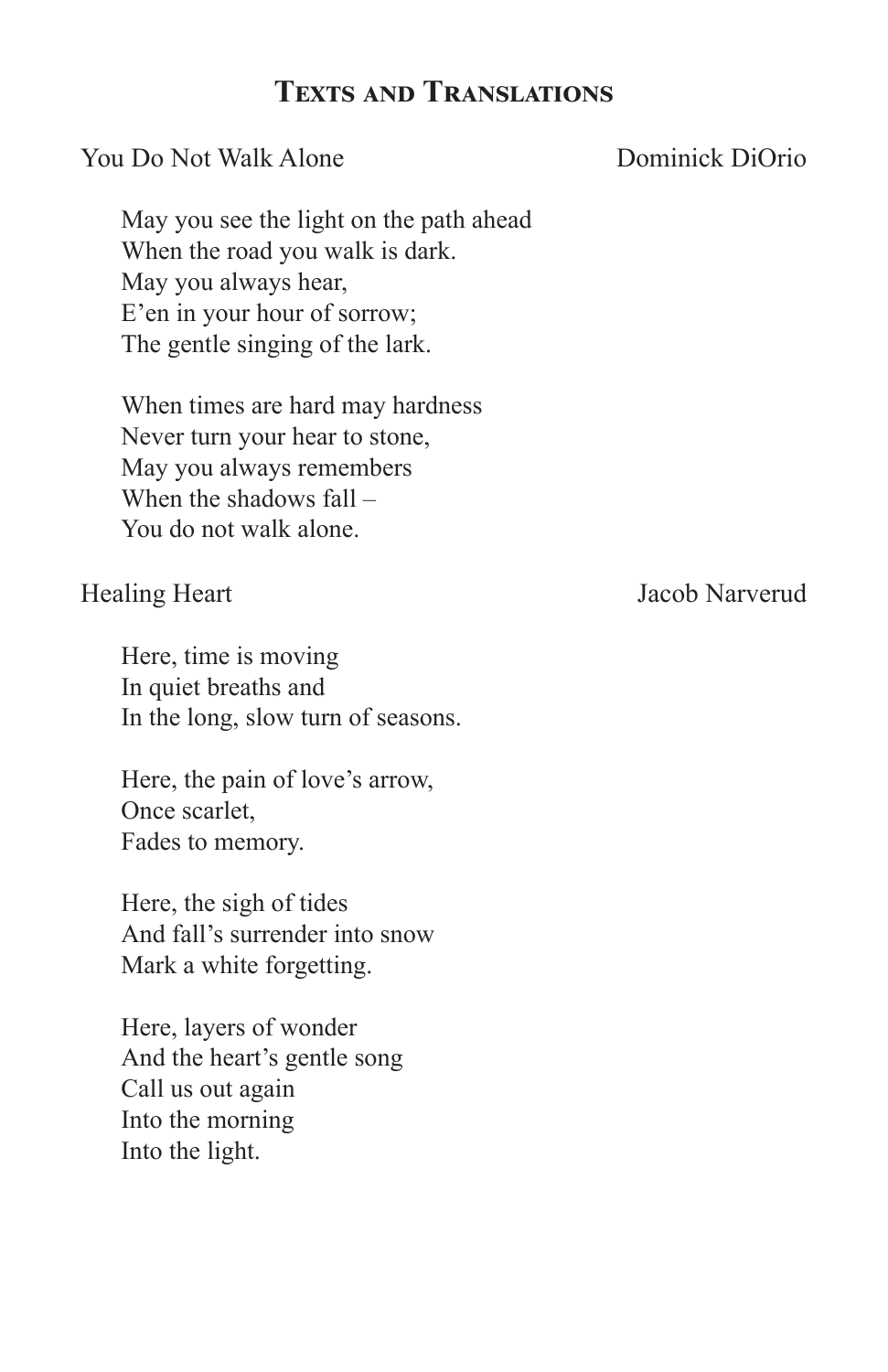## And Sings the Tune Without the Words Aaron Perrine

Hope is the thing with feathers That perches in the soul, And sings the tune without the words, And never stops at all, And sweetest in the gale is heard; And sore must be the storm That could abash the little bird That kept so many warm. I've heard it in the chillest land, And on the strangest sea; Yet, never, in extremity, It asked a crumb of me.

Shenandoah **Arr. James Erb** 

Oh, Shenandoah, I long to see you, Away you rolling river. Oh Shenandoah, I long to see you, Away, I'm bound away, 'cross the wide Missouri.

I long to see your smiling valley, And hear your rolling river, I long to see your smiling valley Away, I'm bound away, 'cross the wide Missouri.

'Tis seven years, since last I've seen you, And hear your rolling river, 'Tis seven years, since last I've seen you, Away, we're bound away, Across the wide Missouri.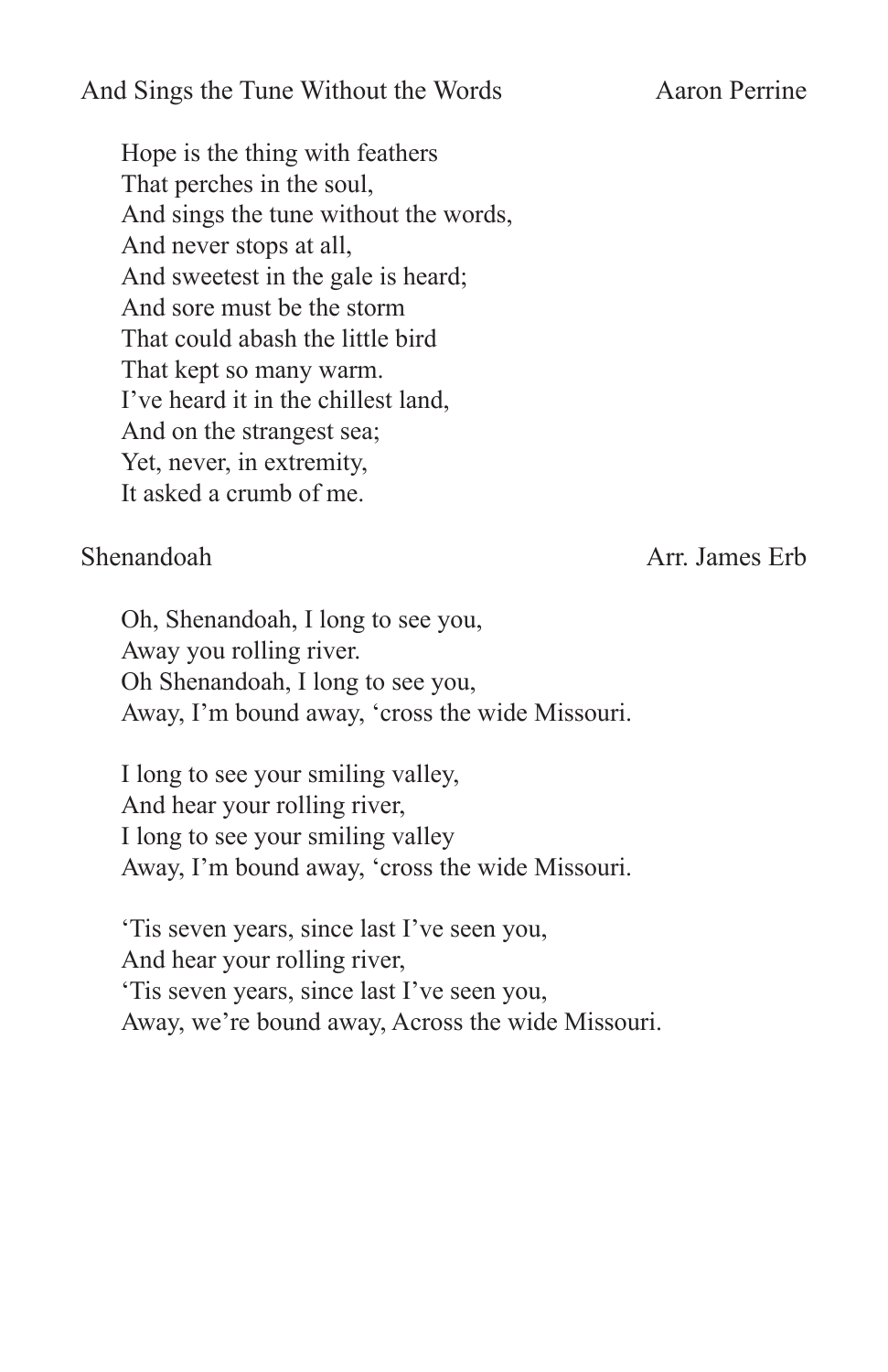My heart be brave, and do not falter so Nor utter more that deep, despairing wail. My heart be brave and drear I know, But do not let thy strength and courage fail; For certain as the raven winged night Is followed by the bright and blushing morn, Thy coming morrow will be clear bright, 'Tis darkest when the night is furthest worn, Look up, and out, beyond, surrounding clouds, And do not in thine own gross darkness grope Rise up, and casting off thy hindering shrouds, Cling thou to this, and e'er inspiring hope: Tho' thick the battle and tho' fierce the fight. There is power in making for the right.

When the Earth Stands Still **Don MacDonald** 

Come listen in the silence of the moment before rain comes down. There's a deep sigh in the quiet of the forest and the tall tree's crown.

Now hold me, Will you take the time to hold me and embrace the chill? Or miss me. Will you take the time to miss me when the earth stands still?

'Cause there's no use running 'cause the storm's still coming And you've been running for so many years.

Come listen in the silence of the moment before shadows fall. Feel the tremor of your heartbeat matching heartbeat as we both dissolve.

So stay with me, held in my arms. Like branches of a tree, They'll shelter you for many years.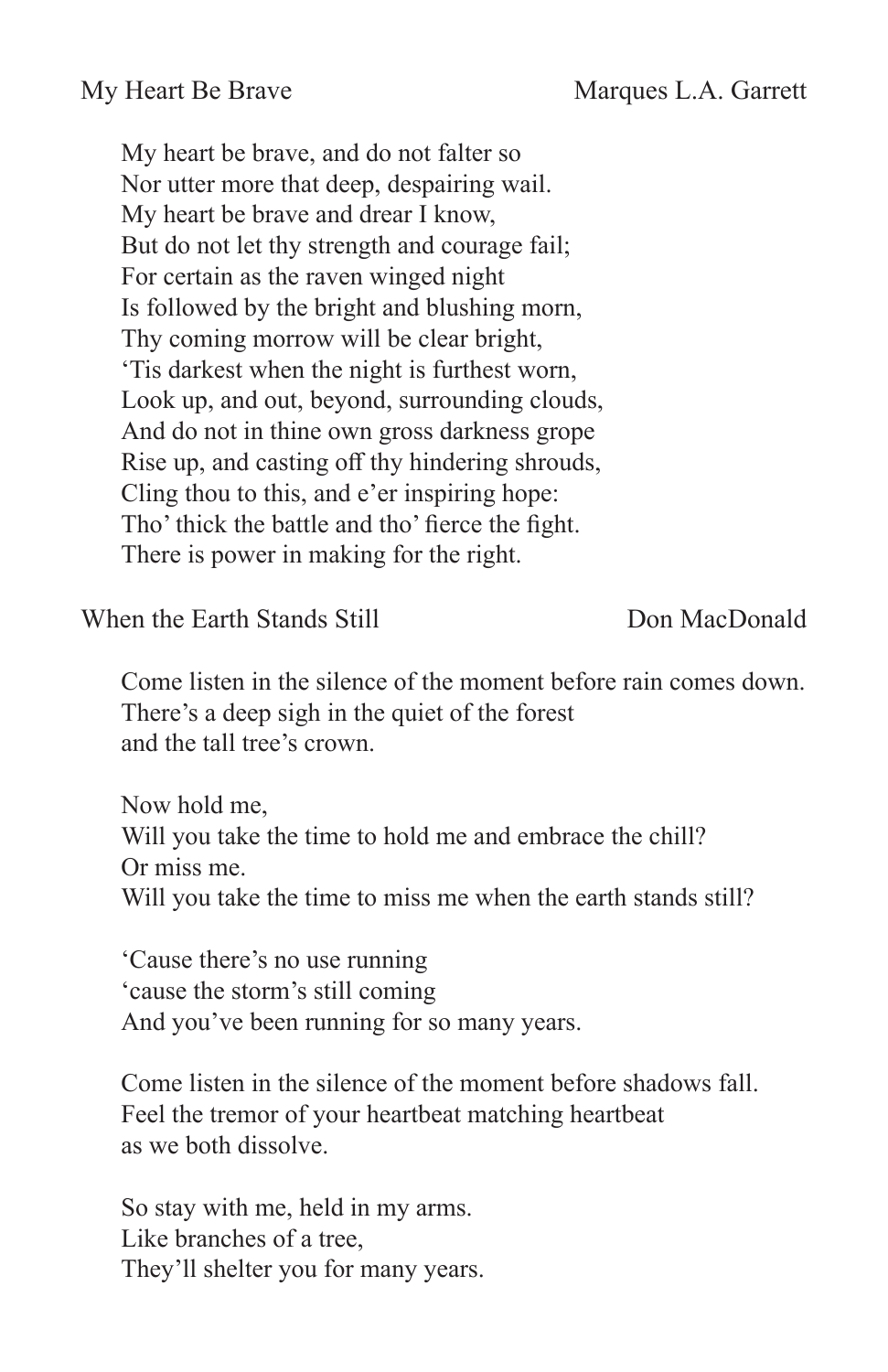## Hold On Arr. Victor C. Johnson

Hold on! When you plow, don't lose your track, you can't plow straight and keep lookin' back. Keep your hand on the plow, hold on!

Keep on plowin', don't you tire, Every round goes higher and higher. Keep your hand on the plow, hold on!

If that plow stays in your hand, You're headed straight to the promised land. Keep your hand on your plow, hold on!

## Miss Jane Austen **Eleanor** Daley

from *Three Poems from the Parlour*

Happy the laborer in his Sunday clothes! In light drab coat, in well-darned hose. In waistcoat smart and hat upom his head, to church he goes! As oft with pride he downward throws a glance, ample cabbage rose, which stuck regales his nose, He envies not the gaiest London beaux. In church among the rows, Pays to the place the reverence he owes, Likes best the prayer he knows. Lists to the sermon in a softening doze, And rouses joyous at the welcome close.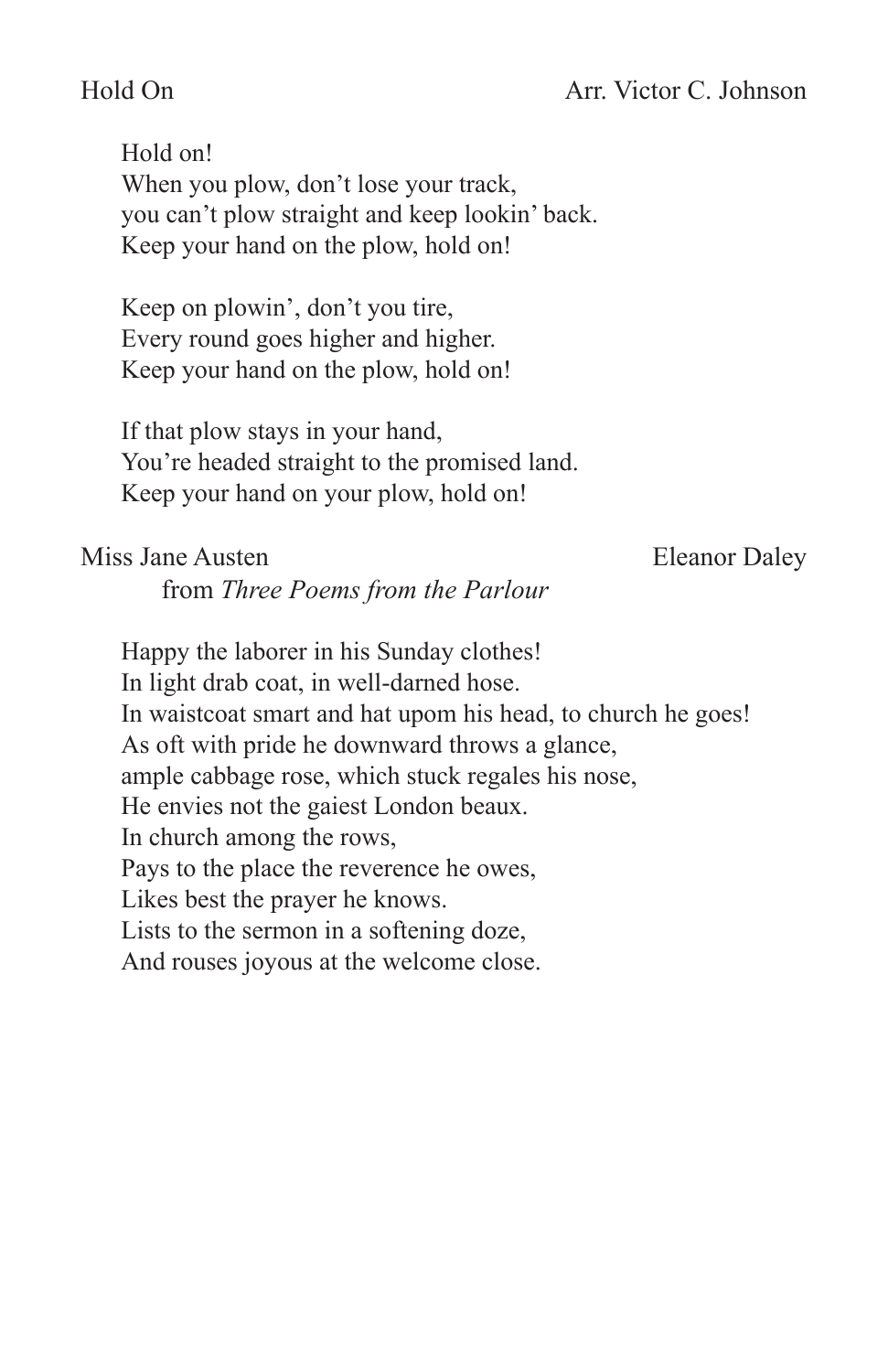## The Parting Glass Sarah Quartel

Of all the money that e'er I had I spent it in good company And all the harm I've ever done Alas it was to none but me And all I've done for want of wit To memory now I can't recall So fill to me the parting glass Good night and joy be to you all

If I had money enough to spend, And leisure time to sit awhile, There is a fair maid in this town That sorely has my heart beguiled. Her rosy cheeks and ruby lips, I own she has my heart in thrall Then fill to me the parting glass, Good night and joy be with you all

Oh, all the comrades that e'er I had They're sorry for my going away And all the sweethearts that e'er I had They'd wish me one more day to stay But since it fell unto my lot That I should rise and you should not I gently rise and softly call Good night and joy be to you all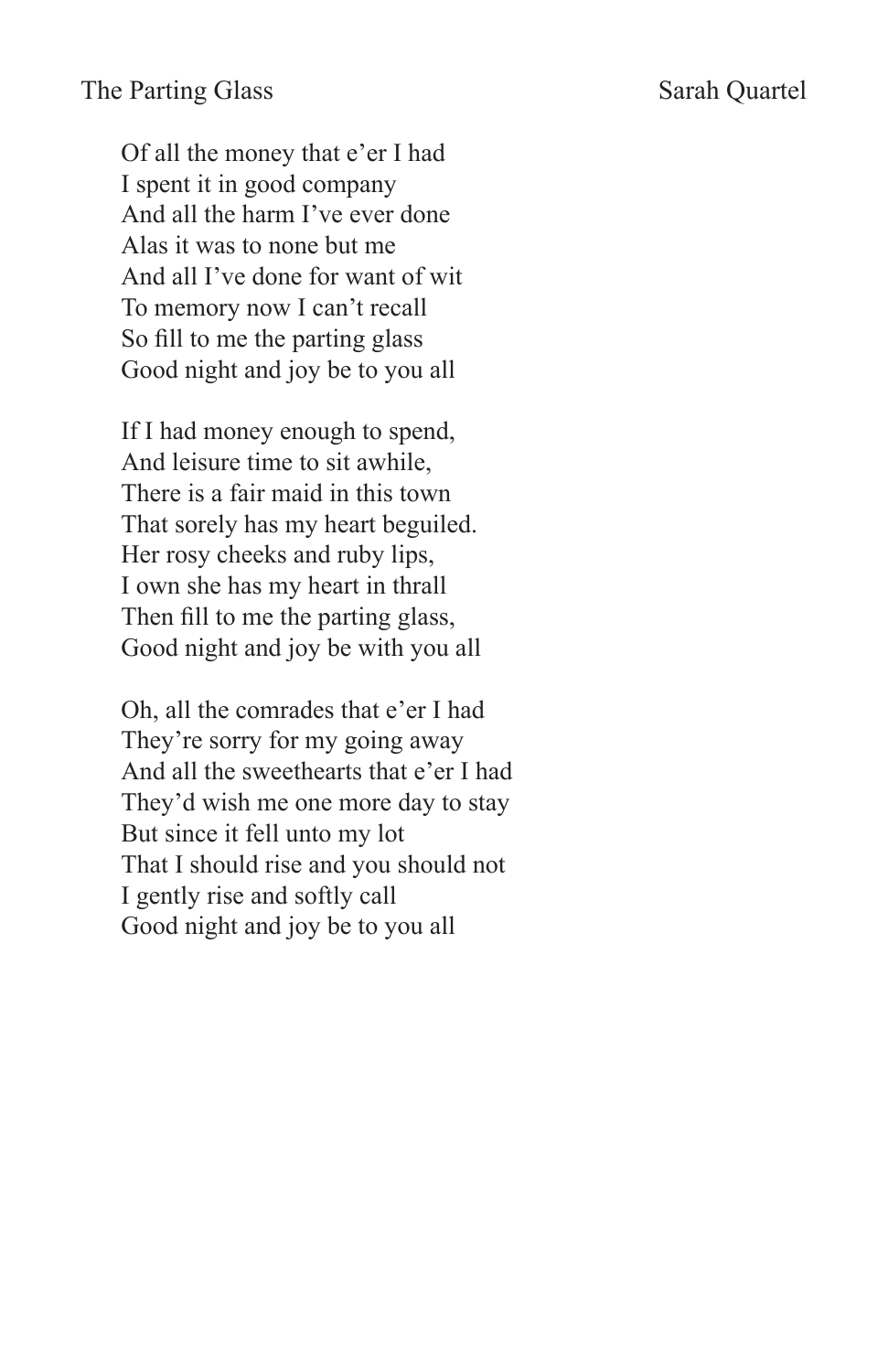Of such I dream. I dream a world where man no other man will scorn, Where love will bless the earth, and peace its paths adorn. I dream a world where all will know sweet freedom's way, Where greed no longer saps the soul Nor avarice blights our day. A world I dream where black or white, Whatever race you be, will share the bounties of the earth and every man is free.

Of such I dream. Where wretchedness will hang its head And joy, like a pearl, attends the needs of all mankind. Of such I dream, I dream a world.

### When Thunder Comes Mari Esabel Valverde

The poor and dispossessed take up the drums For civil rights – freedoms to think and speak, Petition, pray, and vote. When thunder comes. The civil righteous are finished being meek. Why Sylvia Mendez bet against long odds, Why Helen Zia railed against tin gods, How Freedom Summer's soldiers faced the dread Are tales of thunder that I hope to tell From my thin bag of verse for you to hear In miniature, like ringing a small bell, And know a million bells can drown out fear. For history was mute witness when such crimes Discolored and discredited our times.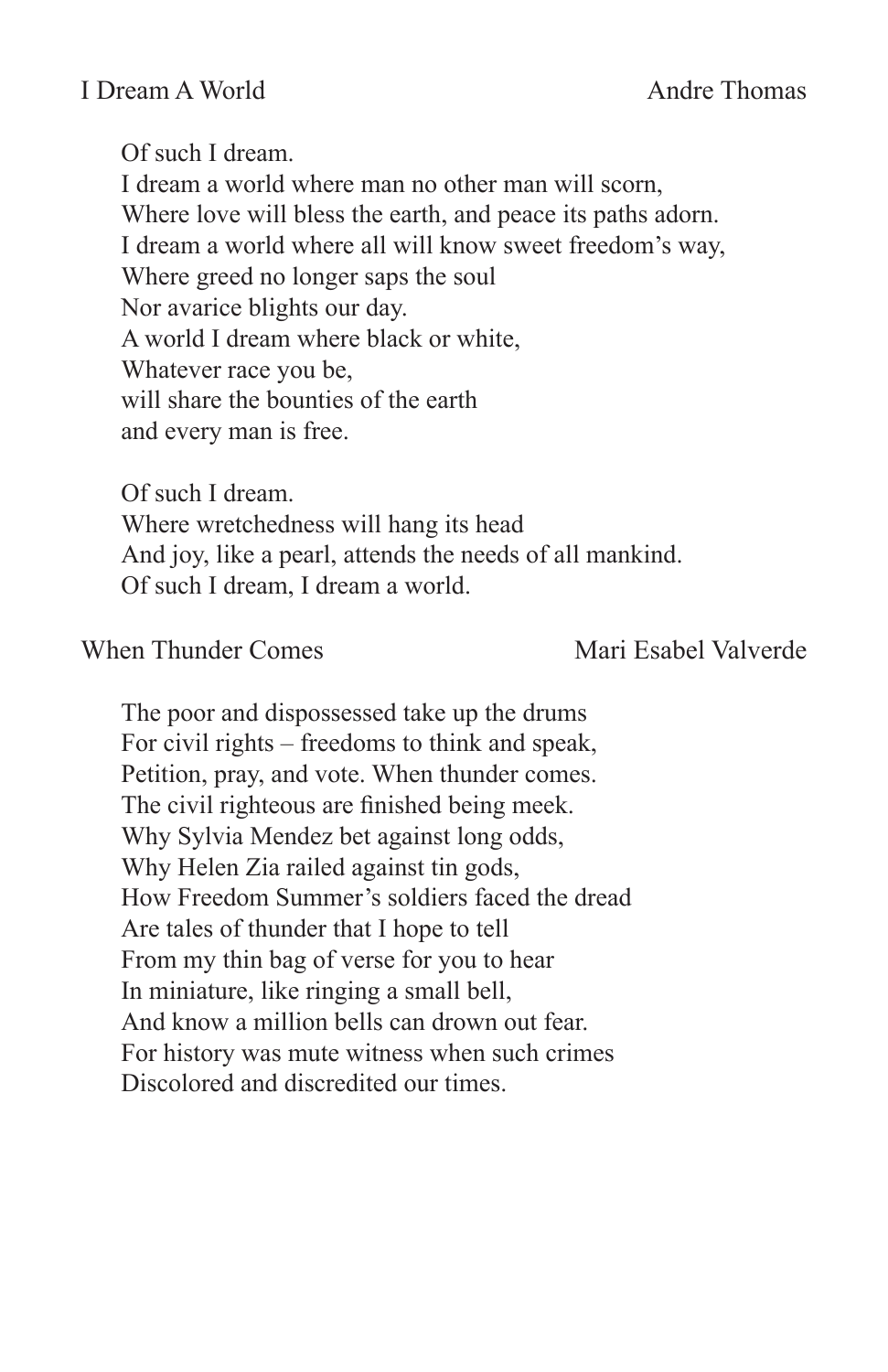# **Chapel Singers**

Dr. Nicholle Andrews, director

## **Soprano**

Bailey Cabrera '24 Serinity Curtis '24 Salima Gangani '23 Daniela Gonzales '23 Emma Greig '23 Ray Kutcher '23 Stephanie Zavala '23

## **Alto**

Jillian Axel '23 Sasha Boyarski '23 Hanako Duffie '23 Camryn Master '25 Macy Ritchie '24 Maddie Schmid '24

## **Tenor**

Nicholas Ahmet '24 Christopher Figueroa '23 Russell Jue '24 Jackson Keene '22 Armando Reyes '23 Christopher Schnalzer '23

## **Bass**

Timothy Cunningham '22 Anthony Lauro '22 Connor Licharz '19, '22 Timothy Ruzon '25 Jamison Stevens '22 Sam Zatz-Watkins '23

# **University Choir**

Dr. Nicholle Andrews, director

## **Soprano**

Lillian Abild '25 Rosemarie Averette '23 Anna Caplan'19, '21 Brooke Braden '25 Victoria Ann Caballero '24 Anna Caplan '19, '21 Jehsica Castle '25 Jenelle Dorotta '22 Erin Hess '25 Ashley Morales '25

Halie Moses '24 Alex Muyshondt '24 Crystal Raghunanan '24 Kayla Rio '24 Emily Roper '22 Charlene Sangalang '23 Mei Shiomi '25 Bella Solomon '25 Gilly Wolf '23 Alexa Velazco '25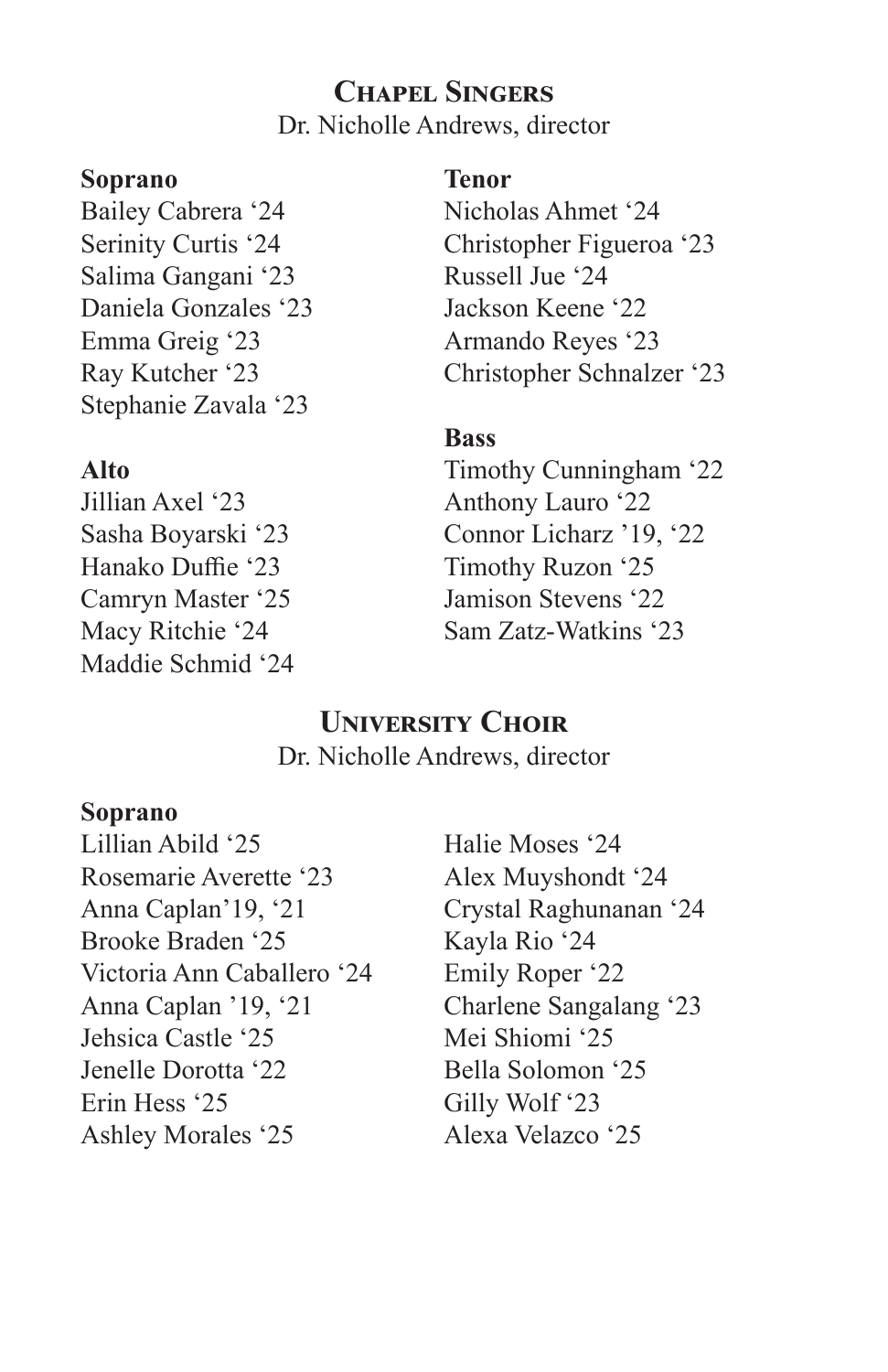## **Alto**

Kira Aguilera '25 Emily Dominguez '25 Hayley Fincher '23 Charlotte Ford '25 Sock Kwo '25 Emma Lindeman '25 Nicole Martin '23 Gianna Pitesky '22 Amelia Rees '25 Emma Sandbothe '25 Mena Williams '25

### **Tenor**

Bella Calhoun '23 Amber Dulebohn '25 William Gibson '25 Lillian Guthrie '25 Allison Kobayashi '25 Jair Lopez '23 Zachary Martin '25 Samantha Pham '25 Gabriel Quintero '23 William Torres '23

## **Bass**

James Dong '25 Andrew Espinosa '25 Ernest Lopez '25 Michael Medina-Castillo '23 Michael Staff '23

# **SSAA Ensemble**

Dr. Nicholle Andrews, director

## **Soprano 1**

Lillian Abild '25 Kira Aguilera '25 Rosemarie Averette '23 Serinity Curtis '24 Jenelle Dorotta '22 Halie Moses '24 Salima Gangani '23 Daniela Gonzalez '23 Ray Kutcher '23 Alex Muyshondt '24 Crystal Raghunanan '24 Charlene Sangalang '23

## **Soprano 2**

Brooke Braden '25 Bailey Cabrera '24 Jehsica Castle '25 Amber Dulebohn '25 Emma Greig '23 Erin Hess '25 Ashley Morales '25 Kayla Rio '24 Mei Shiomi '25 Bella Solomon '25 Gilly Wolf '23 Alexa Velazco '25 Stephanie Zavala '23